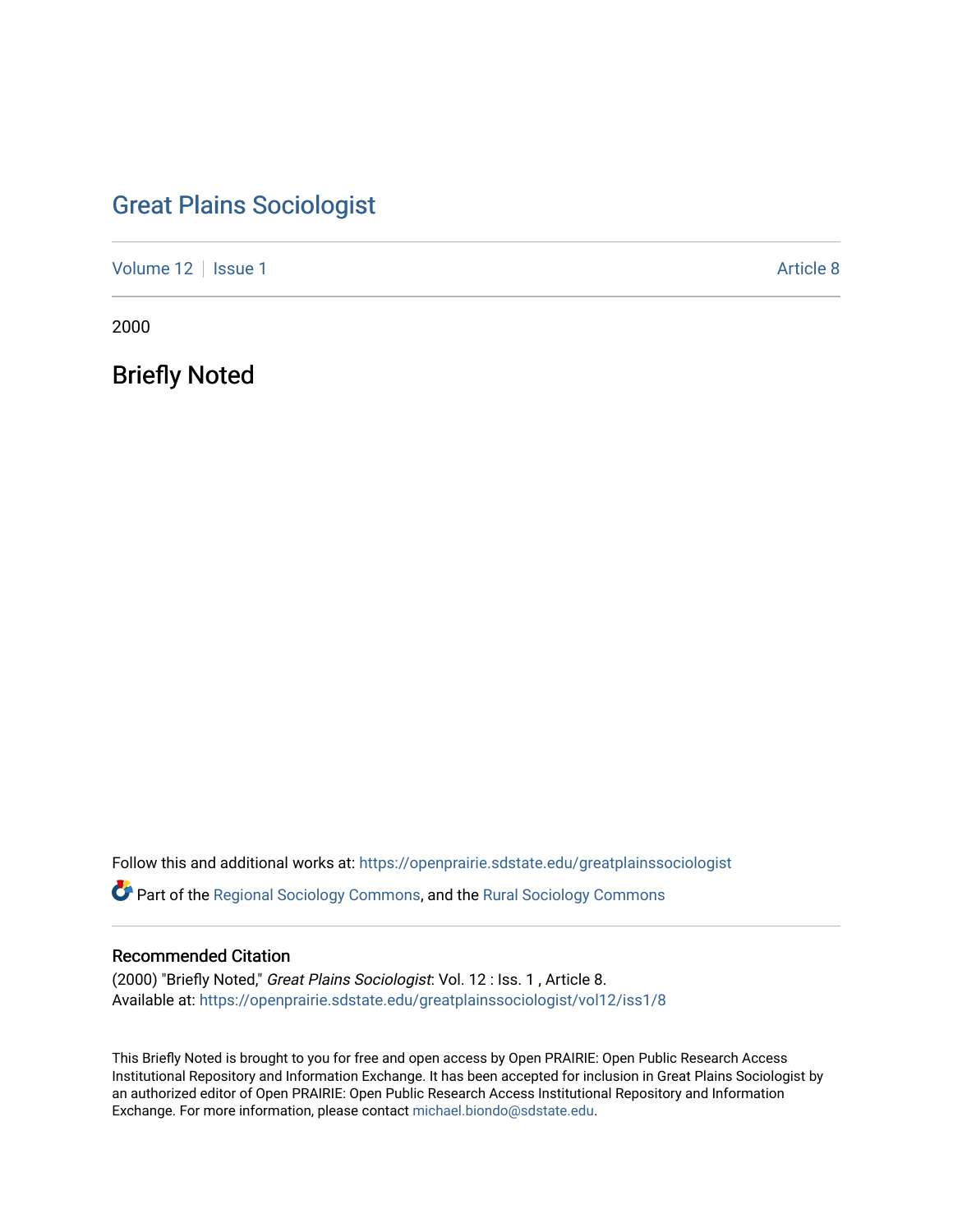# Briefly Noted

 $[A]$  books appearance here does not preclude its being reviewed in a subsequent volume. Ed.]

### The Globalization of Crime: Understanding Transitional Relationships in Context by Mark Findlay. Cambridge, U.K.: Cambridge University Press, 1999. 243 pp. \$64.95 cloth.

Turning to the burgeoning topic of global everything, Findlay offers the interesting argument that crime not only stems from globalization, but also produces it.

Interrogating Social Justice: Politics, Culture and Identity by Marilyn Corsianos and Kelly Amanda Train eds. Toronto: Canadian Scholars Press, 1999. 269 pp. \$23.95 paper.

Although published in Canada (and edited by a Canadian), this book raise's conceptual questions which are central to the topic of social justice; contains contributions by scholars from both Canada and the U.S.

Criminal Injustice: Racism in the Criminal Justice System by Robynne Neugebauer ed. Toronto: Canadian Scholars Press, 2000. 374 pp. \$29.95 paper.

A collection of previously published articles centering mainly on Canada; might be interesting as a reader in criminology taught in the upper Midwest.

Test of Faith: Hope, Courage and the Prison Experience by Eva Evelyn Hanks. Toronto: Canadian Scholars Press, 2000. 198pp. \$14.95 paper.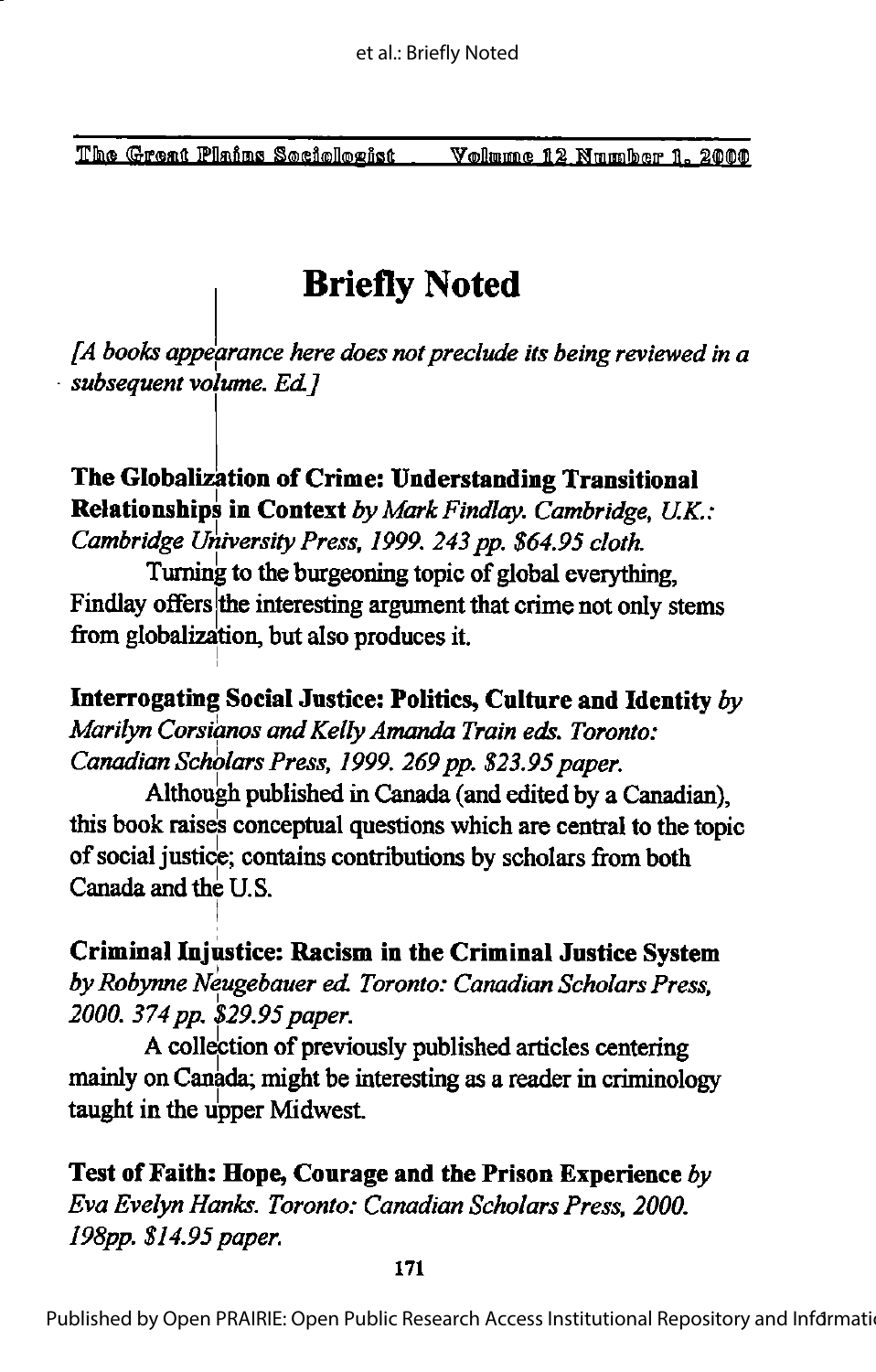This small work written by a woman married to a convicted bank robber might be worth a weekends diversion of light reading.

The Case for Penal Abolition by  $W$ . Gordon West and Ruth Morris, editors. Toronto: Canadian Scholars Press, 2000. 362 pp. \$14.95 paper.

Contributions from a wide range of scholars and practitioners (e.g., a prison chaplain); centers on Canada, but probably would appeal to U.S. undergraduate.

Diversity and Justice in Canada by John A. Winterdyk and Douglas E. King eds. Toronto: Canadian Scholars Press, 1999. 303 pp. \$24.95 paper.

For those interested in the diverse cultural groups in Canada and their relationship to the criminal justice system.

Bad Kids: Race and the Transformation of the Juvenile Court byBarry C. Feld New York: Oxford University Press, 1999. 374 pp. \$19.95 paper.

Written by a law professor, this volume treats court decisions (as expected), but also give a remarkably throrough treatment to the topic of the Juvenile justice system.

Gods of the City: Religion and the American Urban Landscape by Robert A. Orsi ed. Bloomington: Indiana University Press, 1999. 400 pp. \$19.95 paper.

Contributors attempt to fathom the perplexing question of why religion thrives in urban settings. (Available for examination with \$5 handling fee.)

Conversion, Identity, and Power: The Impact of Christianity on Power Relationships and Social Exchanges by A. Sue

Russell. New York: University Press of America, 1999. 186 pp. \$29.50 paper, 52.00 cloth.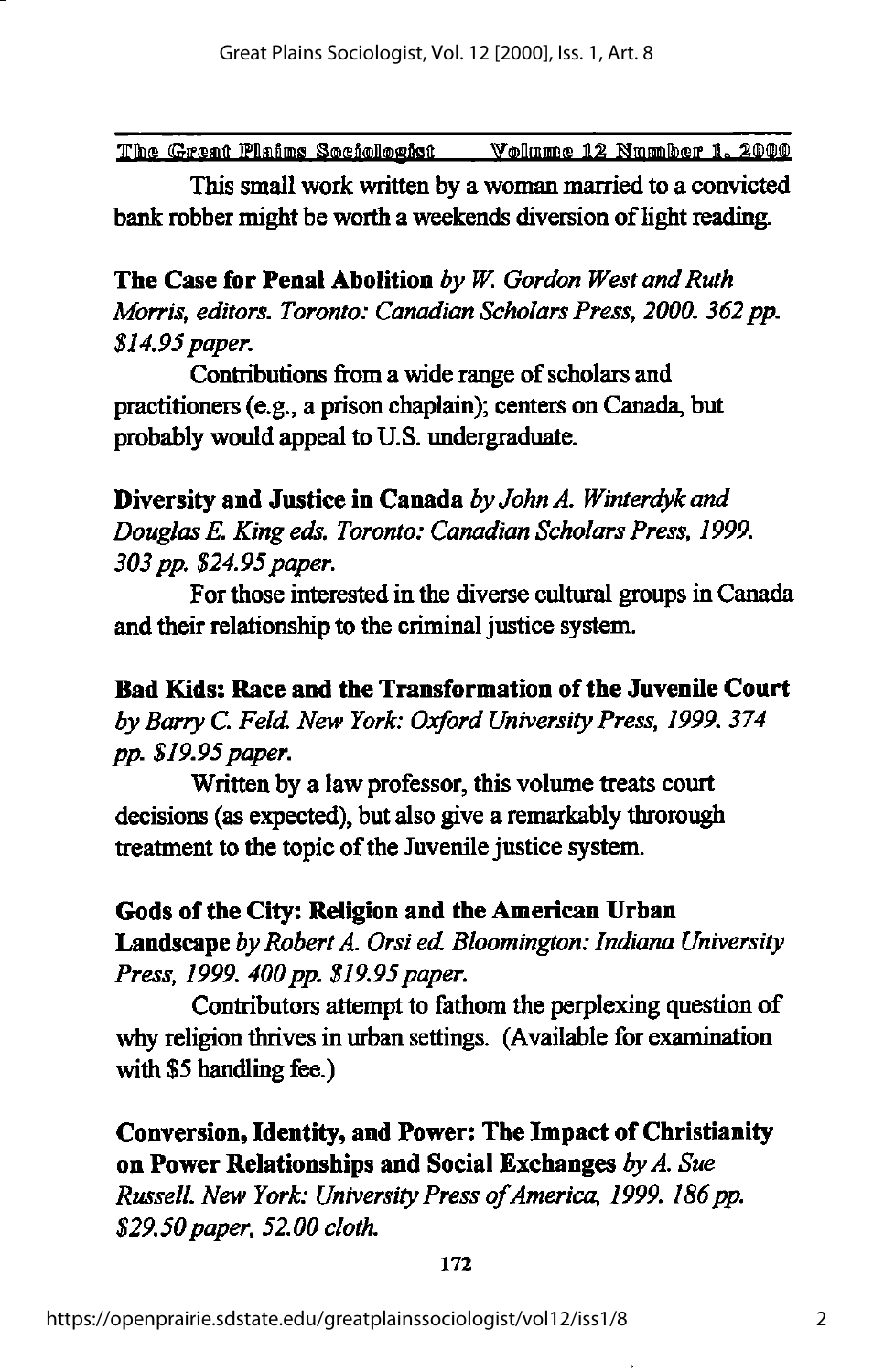A rather pricey volume for its size, this revised dissertation by a former Christian missionary practitioner raises interesting issues concerning the relationship between the mission church and power relations.

Religion and American Politics: The 2000 Election in Context by Mark Silk ed. Hartford, CT: Center for the Study of Religion in Public Life, 2000. 86 pp. NPL paper.

Six essays, primarily by social scientists, published as part of the Pew Program on Religion and the News Media.

Filled with Spirit and Power: Protestant Clergy in Politics  $by$ Laura R. Olson. Albany: State University of New York, 2000. 174 pp. \$18.95 paper, \$57.50 cloth.

Olson ranges far beyond her political science orientation in using a wide variety of methods to investigate the political thought and action of Protestant clergy.

Paranormal Beliefs: A Sociological Introduction by Erich Goode. Prospect Heights, IL: Waveland Press, 2000. 301 pp. \$17.95 paper (student price).

Although not a topic found in the mainstream of sociological discourse, Goodes book is well thought out and rather well written; both the analysis and the writing style probably limit its use to graduate students, however.

## A Qualitative Analysis ofthe Jehovahs Witnesses: The Rhetoric, Reality and Religion in the Watchtower Society by

Daniel Cronn-Mills. Lewiston, NY: Edwin Mellen Press, 1999. 198 pp. \$89.95 cloth

Latest of in-depth probes of sectarian religious groups; the author is particularly interested in the rhetoric of the group, but has produced a wide-ranging study. Again, price may be prohibitive.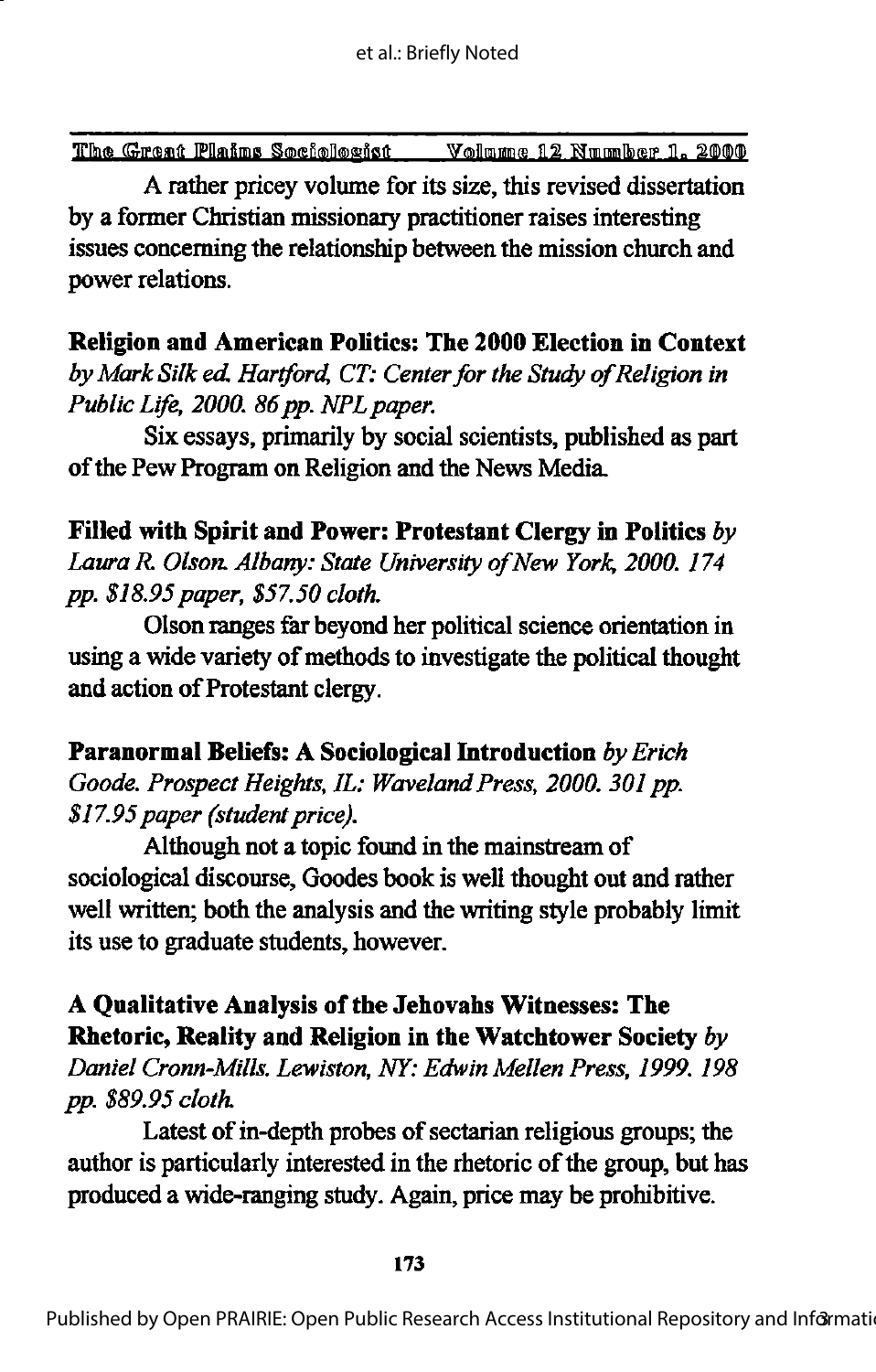Constructing Social Psychology: Creative and Critical Processes by William J. McGuire. New York: Cambridge University Press, 1999. 464 pp. \$24.95 paper, \$64.95 cloth. A collage of work McGuire has done over the decades.

The Web of Politics: The Internets Impact on the American Political System by Richard Davis. New York: Oxford University Press, 1999. 225 pp. \$18.95 paper.

The subtitle says it all; probably the early warning signs of a deluge of such topics.

Nationalism and Cultural Practice in the Postcolonial World by Neil Lazarus. New York: Cambridge University Press, 1999. 294 pp. \$19.95 paper, \$57.95 cloth.

A wide-ranging critical approach: a la Adorno, Habermas, et al.

#### Education in Contemporary Japan: Inequality and Diversity

by Kaori Okano and Motonori Tsuchiya. New York: Cambridge University Press, 1999. 270 pp. \$19.95 paper, \$64.95 cloth.

Well researched and cogently written treatise for those interested in either Japanese culture or education in other than the West.

The Troubled Helix: Social and Psychological implications of the New Human Genetics by Theresa Marteau and Martin Richards eds. New York: Cambridge University Press, 1999. 359 pp. \$29.95 paper.

Personal accounts and scholarly treatises, the latter by both geneticists and social scientists; seems to be a good introduction to the topic.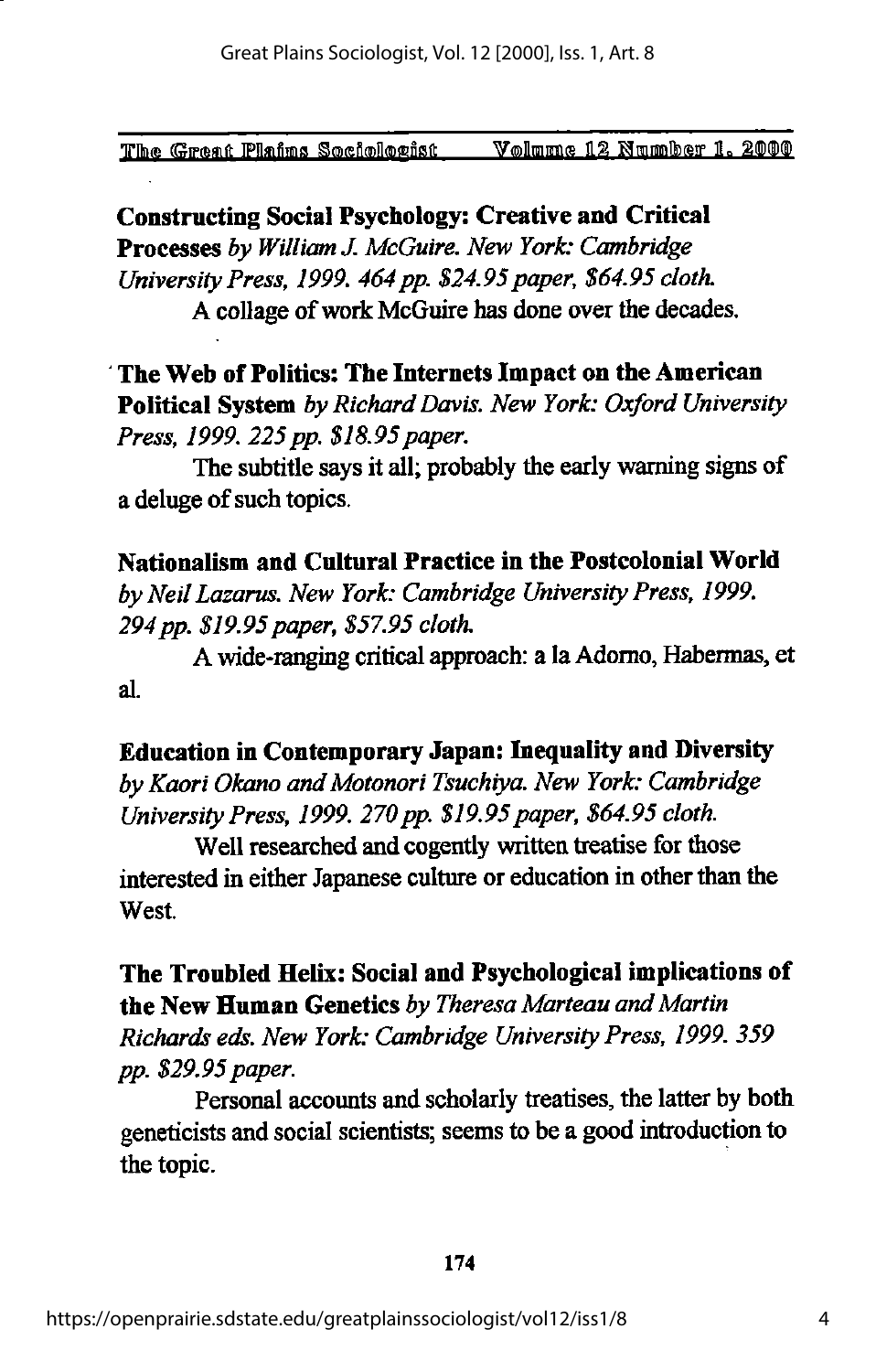Perspectives on Human Sexuality by Anne Bolin and Patricia Wheleban. Albany: State University of New York, 1999. 503 pp. \$34.95 paper, \$92.50 cloth.

Although not specifically sociological in approach or content, this anthropology of sexuality will likely be of interest to those teaching or doing research in human sexuality.

#### Stirrings in the Jug: Black Politics in the Post-Segregation

Era by Adolph Reed, Jr. Minneapolis: University of Minnesota Press, 1999. 303 pp. \$18.95 paper, \$47.95 cloth.

A polemical analysis ofrecent Afncan American politics which challenges the accepted wisdom on the topic.

#### A Latina in the Land of Hollywood and Other Essays on

Media Culture by Angharad N. Valdivia. Tucson: University of Arizona Press, 2000. 201 pp. \$17.95 paper, \$40.00 cloth.

Very readable essays exploring pop media from the pitch of Rosie Perezs voice to ads for Victorias Secret

The Self and Society in Aging Processes by Carol D. Ryff and Victor W. Marshall eds. New York: Springer, 1999. 491 pp. \$52.95 cloth.

Attempts to bridge the gap between micro and macro perspectives in gerontology; interesting range of topics.

**Handbook of Theories of Aging by Vern L Bengtson and K.** Warner Schaie eds. New York: Springer, 1999. 517 pp. \$54.95 cloth.

With Schaie representing the recent focus on the anthropology of aging, Bengtson continues his contributions on the frontier of gerontological theory.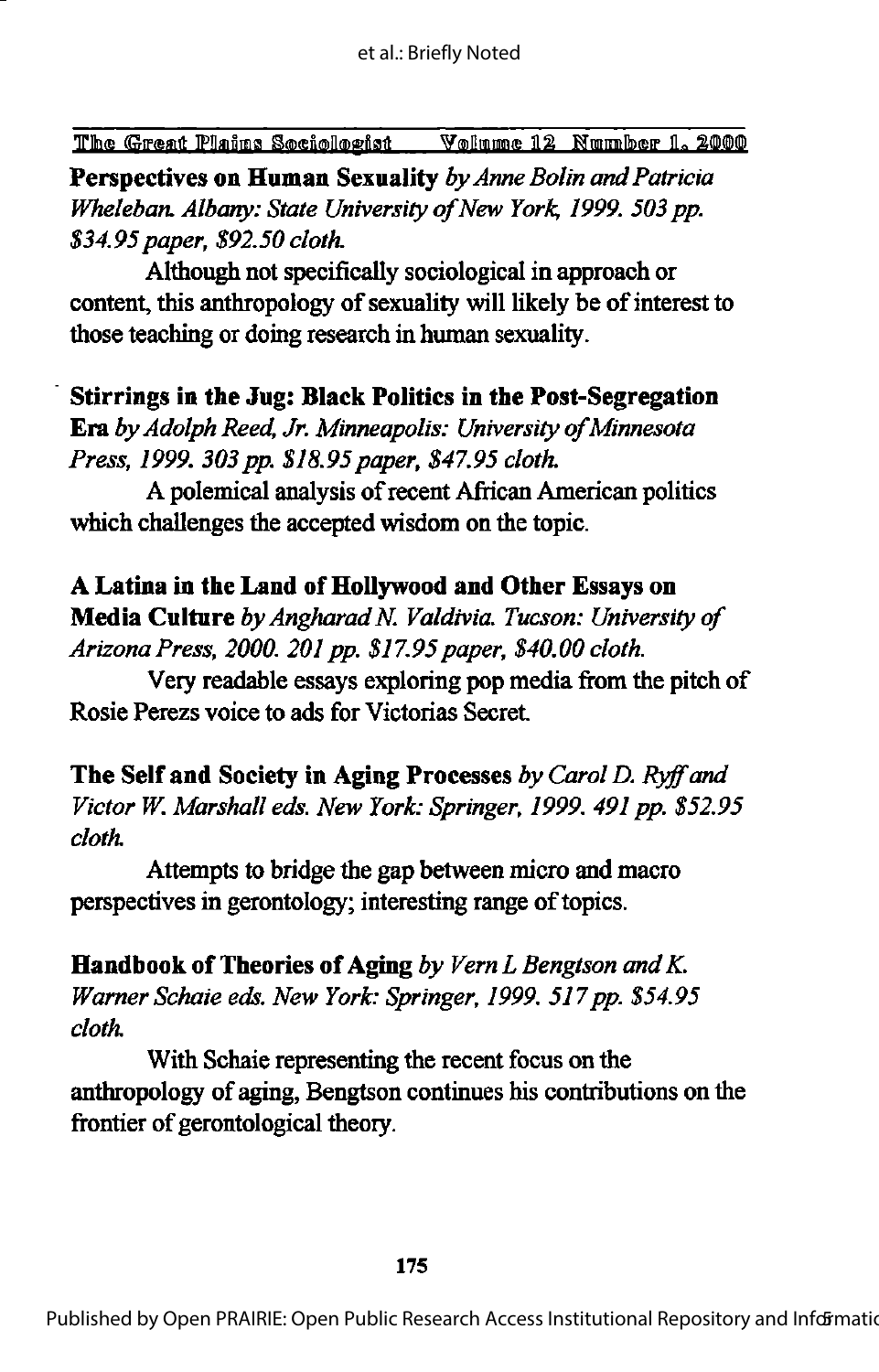Religion, Belief, and Spirituality in Late Life by L. Eugene Thomas and Susan A. Eisenhandler eds. New York: Springer, 1999, 221 pp. \$34.95 cloth.

With a few forays into quantification, researchers apply qualitative methods to plumbing the rich if murky depths of the nexus between religion and old age.

## Latino Elders in the Twenty-First Century: Issues and Challenges for Culturally Competent Research and Practice

by Melvin Delgado ed. New York: Haworth Press, 1998. 207 pp. \$29.95 paper, \$49.95 cloth.

Interesting collection of essays on Latino gerontology; published also as the Journal of Gerontological Social Work 30  $(1/2)$  1999 with all of the strengths and weaknesses of that publication.

Old, Female, and Rural by Jan McCulloch ed. New York: Haworth Press, 1998. 97 pp. \$14.95 paper, \$39.95 cloth.

A slim volume on an interesting, often overlooked topic; the book was also published as Journal of Women & Aging,  $10(4)$ 1998.

#### The Gerontological Prism: Developing Interdisciplinary

Bridges by Jeffery Michael Clair and Richard M. Allman eds. Amityville, NY: Baywood, 2000. 338 pp. \$48.95 cloth.

An attempt to cover almost everything in social gerontology including service delivery; includes articles relating to social psychology, but gives short shrift to sociology concerns and contributions.

### Women and Religion by Majella Franzmann. New York: Oxford University Press, 2000. 192 pp. \$19.95 paper.

Growing out of a course on women and religion, this small